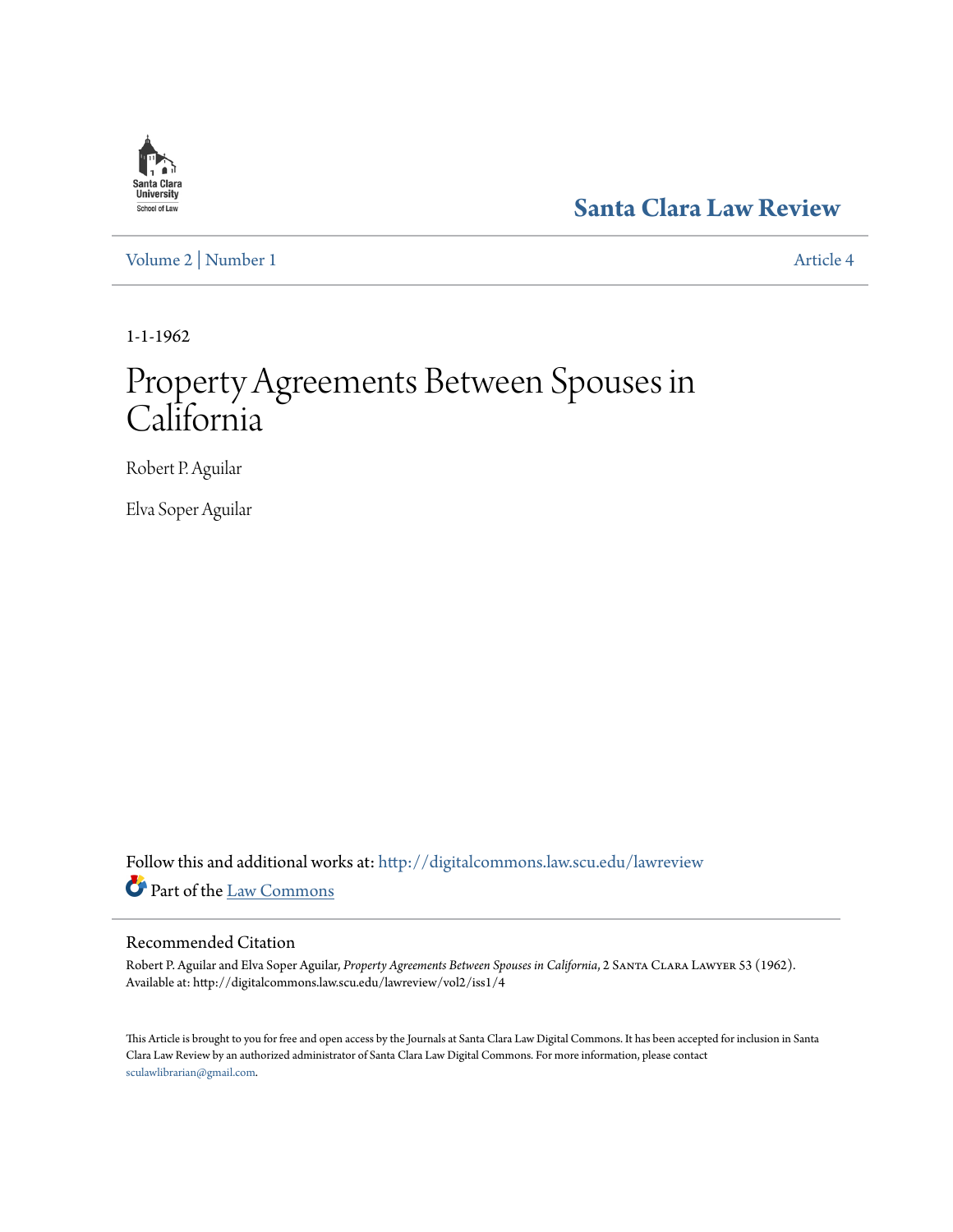### **PROPERTY AGREEMENTS BETWEEN SPOUSES IN CALIFORNIA**

*Robert P. Aguilar\** and *Elva Soper Aguilar\*\**

The community property system as it is practiced in California allows married couples or couples planning marriage to enter into agreements concerning the manner in which they will hold title to property regardless of when the property is acquired. Today's lawyer is frequently called upon to advise clients of the method which would be most advantageous to them under the circumstances and to draw up the necessary agreement.

These agreements generally fall into three categories: (1) an antenuptial agreement; (2) a postnuptial agreement when the parties are not contemplating a divorce or separation; and (3) an agreement entered into after, or at the time of a separation whether or not the separation or the intention thereof is mentioned in such agreement.

#### **ANTENUPTIAL AGREEMENTS**

Antenuptial agreements are regulated by statute' in California and may include both presently owned real and personal property, as well as after-acquired property. While no particular words are necessary for their creation, there can be no provision in them which would tend to induce a separation or divorce. For example, in *Whiting v. Whiting,2* the court held void a provision calling for payment of a fixed sum to the prospective wife in case of separation or divorce, said sum to cover all her claims, including attorney fees.

The marriage itself is adequate consideration for the agreement. It may be revoked or modified by post-marital agreements as long as they are based on sufficient consideration. These agreements, as with other types, are regulated by the rules of contract law.

Antenuptial agreements are often entered into where a prospective wife desires to convert all of her separate property into community property, or where one or both of the parties has a going business and desires to continue it without having the income therefrom, or the increment in value of said business, being classified as community property. The use of an antenuptial agreement could have avoided the problem

**<sup>\*</sup>** LL.B. Hastings College of Law. Member of the State Bar of California. Associated in the general practice of law in San Jose, California.

**<sup>\*\*</sup>** LL.B. University of Southern California. Member of the State Bar of California. Associated with the legal staff of Moore **&** Minor, official court reporters, San Jose, California.

**<sup>1</sup> CAL.** CIv. **CODE §** 178.

<sup>2</sup> 62 Cal.App. 177, 216 Pac. 92 (1923).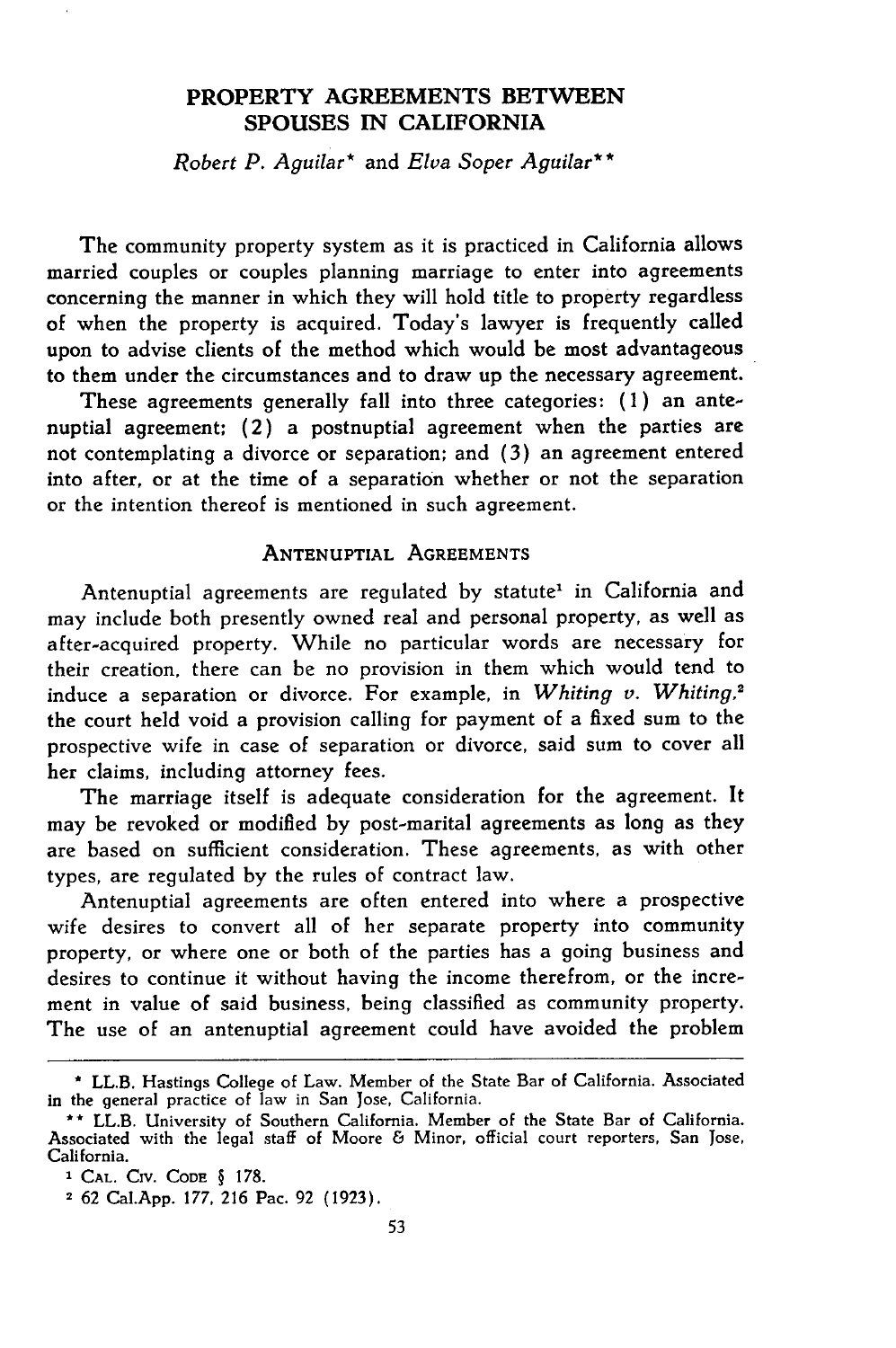posed in the well known cases of *Pereira v. Pereira,s Van Camp v. Van Camp,4* and in *Estate of Pepper5*

Another situation where this type of agreement might be useful is where a prospective husband is paying alimony or child support as a result of a prior marriage and desires to release all interest in his future wife's acquisitions. The legal effect of such an agreement from the standpoint of the husband's duty of support arising out of a prior marriage is somewhat dubious insofar as the courts may at least consider that the present wife has an independent income and is, therefore, perhaps, not in need of his support-at least to the extent that his previous wife and children are in need of it.

Antenuptial agreements under Civil Code Section **178** must be in writing and executed and acknowledged or proved in the same manner as a grant of land is required to be executed and acknowledged or proved. However, like other contracts, the courts have held that once an oral agreement is fully executed the provisions of the Statute of Frauds<sup>6</sup> are not applicable.7 To go a step further, the court in *In* re *Piatt's Estate,8* held that since the requirements of Civil Code Section 178 are to protect the wife against fraud by the husband, she may waive the requirement of a writing by a special agreement or by affirmance of the oral agreement.

Antenuptial agreements are not transactions in which the parties are deemed to occupy a confidential relationship since they are not yet man and wife.

#### **POSTNUPTIAL AGREEMENTS**

Agreements between husband and wife are provided for in Civil Code Section **158. <sup>o</sup>**Although the majority of contracts entered into **by** a married couple under the sanction of the above section are those in anticipation of divorce, couples will, on occasion, enter into a postnuptial agreement with no thought of separation or divorce. Such agreements are valid if there is adequate consideration.'0 As a rule they **flx** the property rights of both spouses in whole or in part.

**<sup>3 156</sup>** Cal. **1, 103** Pac. **488 (1909).**

<sup>4</sup>**53** Cal.App. **17, 199** Pac. **885 (1921).**

**<sup>5</sup> 158** Cal. **619,** 112 Pac. **62 (1910).**

**<sup>6</sup>**Freltas v. Freitas, **31** Cal.App. **16, 159** Pac. **611 (1916).**

**CAL.** CIv. **CODE §** 164.

**<sup>8</sup> 81** Cal.App.2d 348, **183 P.2d 919** (1947).

**<sup>9</sup>**This Section states: "Either a husband or wife may enter into any engagements or transaction with the other, or with any other person, respecting property, which either might if unmarried, subject in transaction between themselves, to the general rules which control the actions **of** persons occupying confidential relations with each other, as defined **by** the title on trusts."

**<sup>10</sup>**Smith v. Smith, 94 Cal.App. **35, 270** Pac. 463 (1928).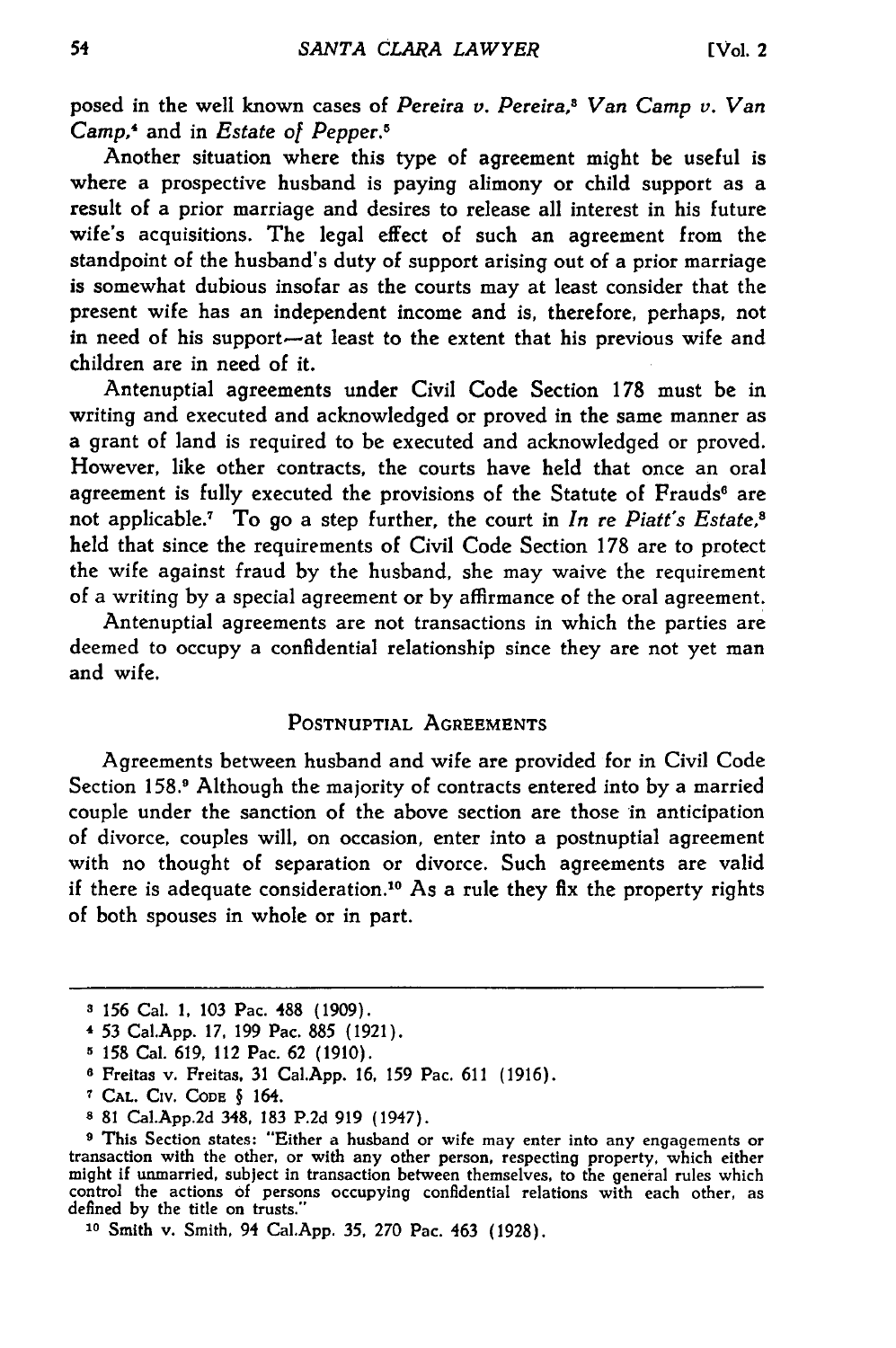55

Prior to the enactment of Civil Code Section 163.5.<sup>11</sup> couples could enter into a post-marital agreement that any recovery in a personal injury action would be the wife's separate property.<sup>12</sup> These agreements were only valid when entered into prior to the accident and have now fallen into disuse.

The most frequent type of post-marital agreement is an informal and, in many cases, an unintentional one. **A** leading example of this type is the agreement to change the manner in which title to property is held. With the exception of the conversion of property into joint tenancy, it is not necessary that such an agreement be reduced to writing.<sup>13</sup> "It is well settled that property may be converted into community property at any time by oral agreement between the spouses."<sup>14</sup>

An illustration of this is the case where a couple orally agreed that all property owned or subsequently acquired by them should belong to them "fifty-fifty." This agreement was held to sustain a community property finding.<sup>15</sup> In another case, a couple executed a joint and mutual will in which they made certain declarations as to the character of their property. The court stated: **"A** single written instrument may constitute both a will and a contract and we believe that the declarations contained in a joint and mutual will must be held to have constituted an agreement between the spouses fixing the status of the property as community property."<sup>16</sup>

The parties may agree that the wife's earnings will be her separate property. Such an agreement is one which relates to the acquisition of property and is an engagement or transaction respecting property within the meaning of Civil Code Section 158.<sup>17</sup> Circumstantial evidence is admissible to prove that such an agreement existed between the parties.'<sup>8</sup>

Courts have used income tax returns, prepared by the parties, to show that they treated property which by statutory definition would be the separate property of one as community thereby changing the character.' However, evidence may also be produced to show this was not their intent.<sup>20</sup>

Placing community funds into a joint bank account does not prevent the operation of the usual community property rules. Section **852** of the

**<sup>&</sup>quot;1** This Section provides that all damages, special and general awarded to a married person in a civil action for personal injuries are that person's separate property. **<sup>12</sup>**Zaragosa v. Craven, **33** Cal.2d **315,** 202 **P.2d 73** (1949); Flores v. Brown, 39

Cal.2d 622, 248 P.2d **922** (1952); Kesler v. Pabst, 43 Cal.2d 254, **273**

**<sup>&#</sup>x27;s** Estate of Patterson, 46 Cal.App. 415, 189 Pac. 483 (1920).

<sup>14</sup> Tomaier v. Tomaier, **23** Cal.2d 754, 146 P.2d **905** (1944).

**<sup>&#</sup>x27;5** Kenney v. Kenney, 220 Cal. 134, **30** P.2d **398** (1934). **is** Estate of Watkins, 16 Cal.2d **793,** 108 P.2d 417 (1940).

**<sup>17</sup>**Wren v. Wren, **100** Cal. **276,** 34 Pac. **775** (1893). **is** Kaltschmidt v. Weber, 145 Cal. **596, 79** Pac. 272 (1904).

**<sup>&#</sup>x27;9** Estate of Raphael, **91** Cal.App.2d **50,** 206 P.2d **391** (1949). **<sup>20</sup>**Hopkins v. Detrick, **97** Cal.App.2d **50,** 217 **P.2d 78** (1950).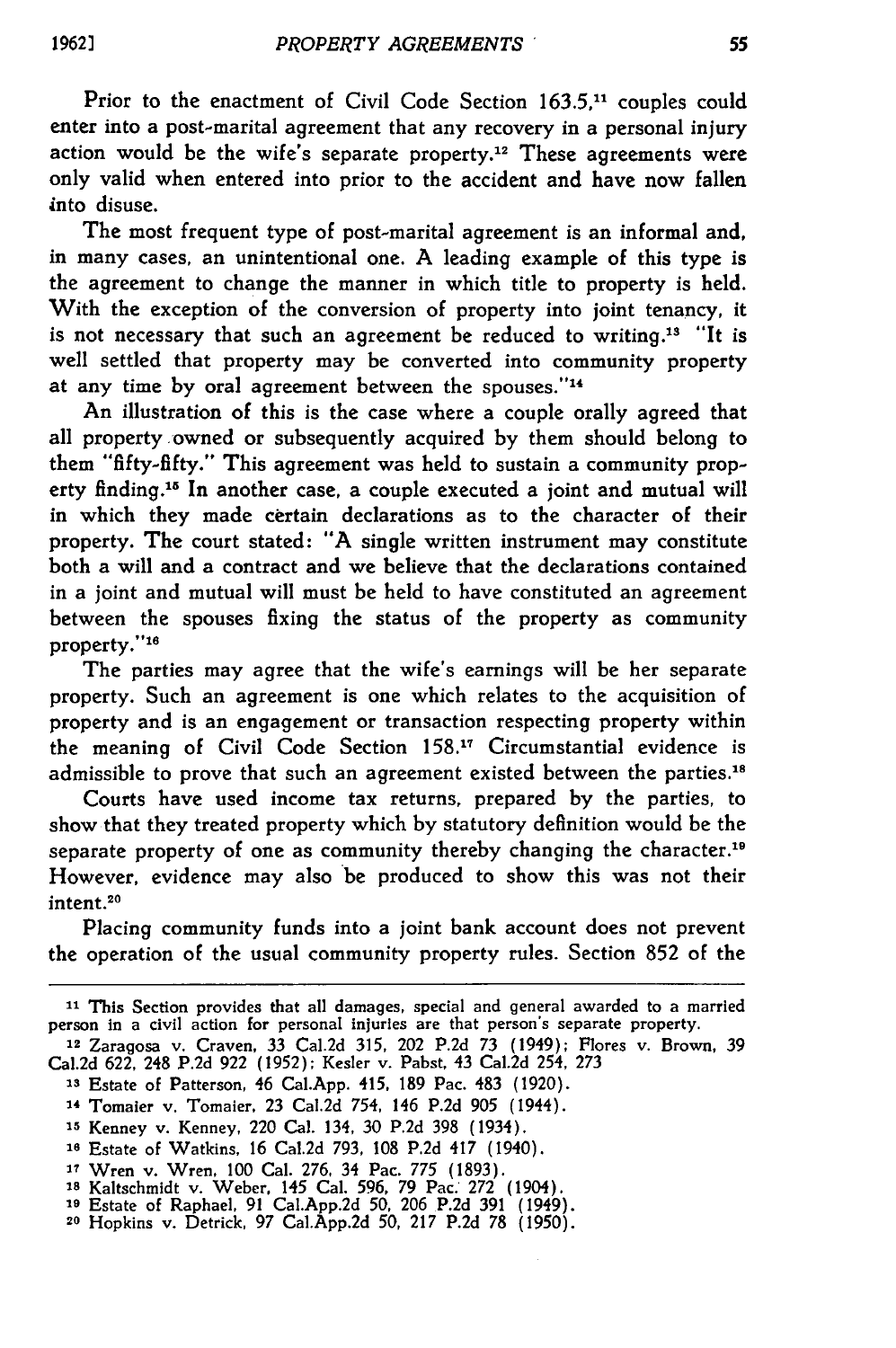Financial Code was designed for the bank's protection and not to control the character of the property.21 Civil Code Section **683** requires a writing which expressly creates a joint tenancy before such a tenancy is created in law. The application to open a joint bank account is, generally, not a sufficient writing.

## **AGREEMENT CONTEMPLATING SEPARATION**

The agreement which is most frequently employed **by** couples and the one most familiar to the public is that made in contemplation of an immediate separation or divorce or one made after the separation has occurred. These agreements are valid<sup>22</sup> and are highly favored in the law.3 In *Adams v. Adams,* Justice Traynor, speaking for the Court, states:

Property settlement agreements occupy a favored position in the law of this state and are sanctioned **by** the Civil **Code...** Such agreements are usually made with the advice of the counsel<br>after careful negotiations, and the courts, in accord with legislative sanction, prefer agreement rather than litigation. . . .<br>When the parties have finally agreed upon the division of their property, the courts are loath to disturb their agreement except for equitable consideration.<sup>24</sup>

Provision in the statutes which refer to agreements made in contemplation of immediate separation are equally applicable to agreements for support entered into after a separation has taken place.<sup>25</sup> The primary reason for these agreements is to provide for a transfer of property to the wife or for payments to her **by** the husband which they agree will preclude further or other liability on the part of the husband for support. The wording varies but generally includes such clauses as the wife "waives any and all claims to any further **support"2"** and releases the husband "from all claims to arise in the future in the nature of support."<sup>2</sup> Often the parties will include provisions pertaining to child support and custody, agreements as to insurance policies, and they may agree to terms which a court in a divorce action would not have jurisdiction to determine, such as agreeing to provide for the wife's support after her remarriage.<sup>28</sup>

While adequate consideration must be present to support these agreements, mutual promises of support have been held to be sufficient con-

<sup>&</sup>lt;sup>21</sup> Basically, this section provides that money deposited in a bank by two or more persons to be payable to the survivor or survivors shall be held by them as joint tenants; it also sets forth the rules governing such de

**App.2d 113, 93 P.2d** *175* **(1939). 23 Hensley** v. Hensley, **179** Cal. 284, **183** Pac. *445* **(1918).**

<sup>24</sup>**29 C.2d 621,** 624; **177 P.2d 265, 267** (1947).

<sup>28</sup> Kemper v. Waldon, 17 Cal.2d 718, 122 P.2d 1 (1941).<br>
<sup>26</sup> Sanguinetti v. Sanguinetti, 51 Cal.App. 347, 196 Pac. 799 (1921).<br>
<sup>26</sup> Sanguinetti v. Sanguinetti, 51 Cal.App. 347, 196 Pac. 799 (1921).<br>
<sup>27</sup> Gazave v. Gazave,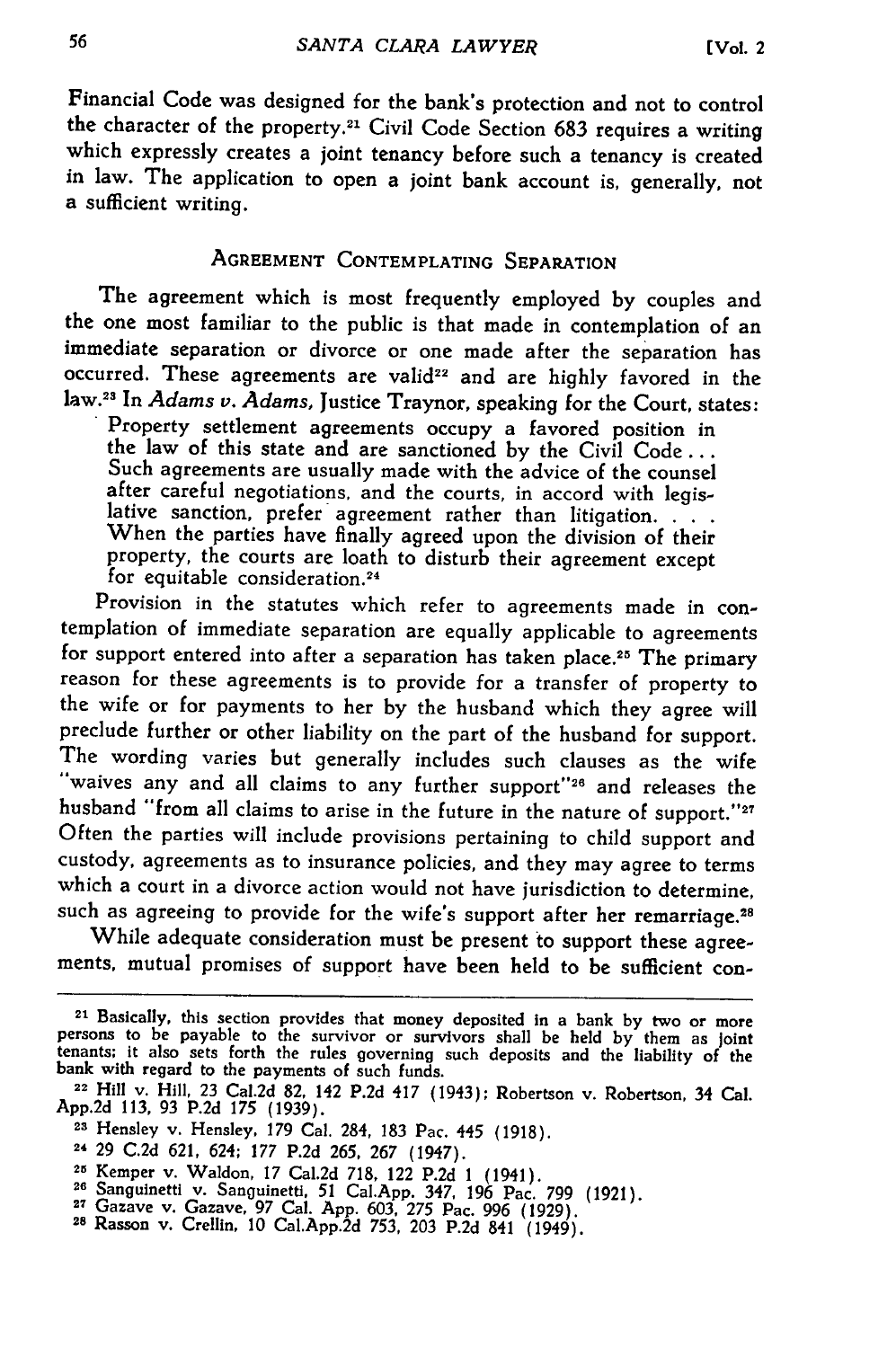sideration.<sup>29</sup> In *Price v. Price*,<sup>30</sup> the husband and wife orally agreed to reduce the amount of payments due to the wife under a separation agreement. This modification was held to be effective since an executed oral agreement will serve as a modification or release of a written agreement without regard to the presence or absence of consideration.

## FRAUD **AND** DURESS

As with other contracts, these agreements are invalid when they are secured through fraud, undue influence or duress. In dealings with each other, the parties are governed by the general rules which control the action of persons occupying confidential relations with each other.3' The mere existence of a marriage does not in and of itself support a presumption of undue influence;<sup>32</sup> but the courts will scrutinize an agreement to see that it is fair and reasonable, and if it appears that the husband has secured an advantage over the wife, the existence of the confidential relationship may be invoked to bring the presumption into play.

In short, a husband . . . if he would avoid the presumption of undue influence emanating from the procurement of any advantage over her (must) make full and fair disclosure to her of all that she should know for her benefit and protection concerning the nature and effect of the transaction, or else he must deal with her at arm's length and as he would with a stranger, all the while giving her the opportunity of independent advice as to her right in the premises.<sup>33</sup>

Where an agreement is based on fraud, undue influence or duress, the wife is not required to account for money received thereunder in a subsequent action for separate maintenance,<sup>34</sup> nor does the acceptance and retention of the benefits act as an estoppel.<sup>35</sup>

If at the time the agreement is entered into the relationship of the parties is unfriendly-especially when they have been living separate and apart for some time and the negotiations are conducted between their attorneys—there is no presumption of undue influence.<sup>36</sup>

**<sup>29-</sup>CAL.** CIV. **CODE** § 160; Briner v. Briner, 63 Cal.App.2d 429, 146 P.2d 709 (1944); Gummerson v. Gummerson, 14 Cal.App.2d 450, 58 P.2d 394 (1936).

**<sup>30</sup>**24 Cal.App.2d 462, 75 P.2d 655 (1938).

**<sup>31</sup> CAL.** CIV. **CODE** § 158, see *supra* note 9.

**<sup>32</sup>**Tillaux v. Tillaux, 115 Cal. 663, 47 Pac. 691 (1897); McDougall v. McDougall, 135 Cal. 316, 67 Pac. 779 (1902).

**<sup>33</sup>**Estate of Covet, 188 Cal. 133, 144, 204 Pac. 583, **583** (1922); see also Marsiglia v. Marsiglia, 78 Cal.App.2d 701, 178 P.2d *478* (1947).

<sup>34</sup> Davis v. Davis, 49 Cal.App.2d 239, 121 P.2d 523 (1942).

**<sup>35</sup>**Estate of Cover, 188 Cal. 133, 204 Pac. 583 (1922); Paddon v. Paddon 194 Cal. 73, 227 Pac. 715 (1924).

**<sup>36</sup>**Hensley v. Hensley, 179 Cal. 284, 183 Pac. 445 (1918); Chadwick v. Chadwick, 95 Cal.App. 690, *273* Pac. 86 (1928); Migala v. Dakin, 99 Cal.App. 60, 277 Pac. **898** (1924).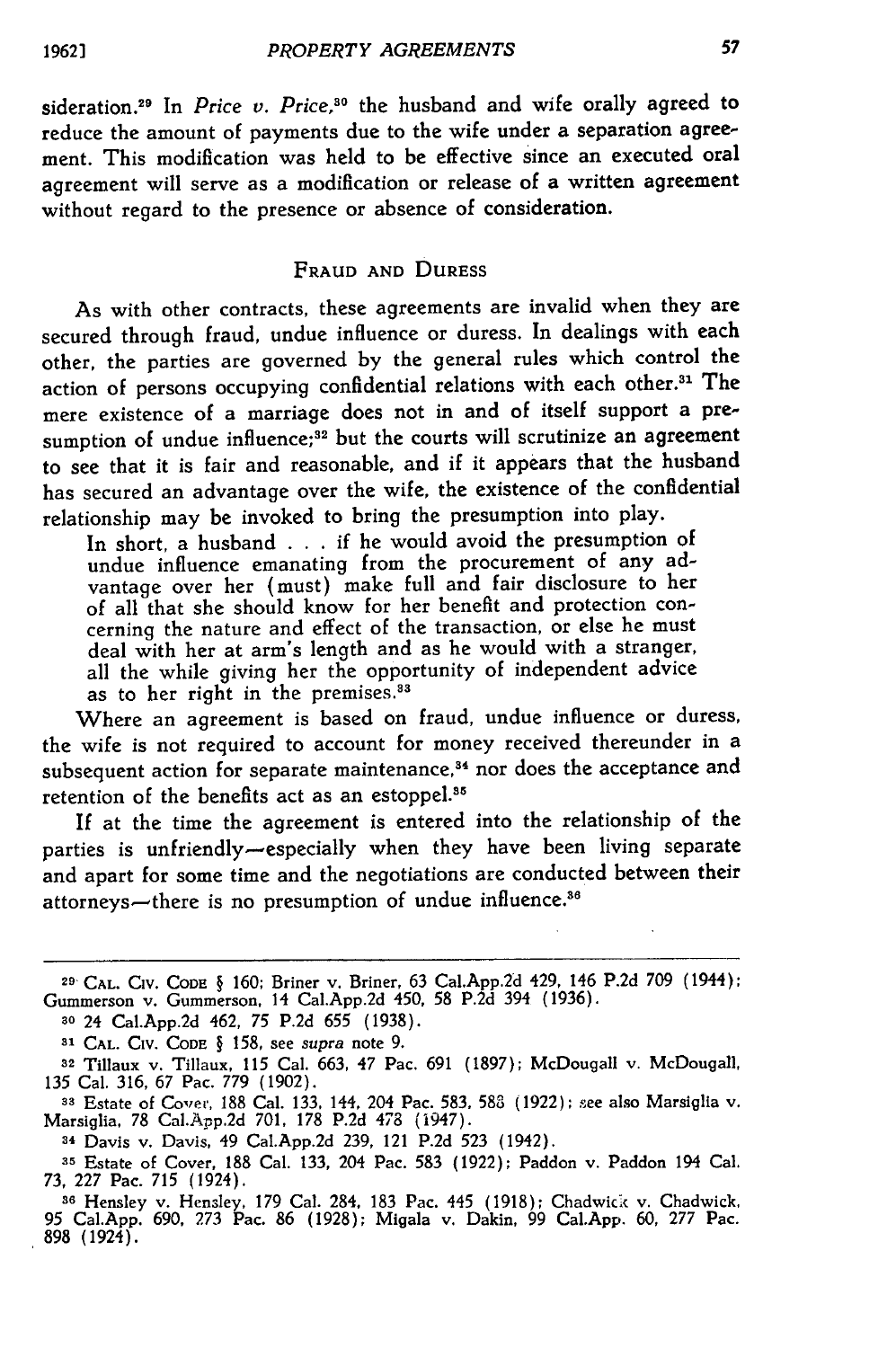In *Senter v. Senter,87* the wife's attorney had asked the husband certain questions relating to the extent of his property. The husband intentionally misinformed the attorney. The court held that although the requested information was a matter of public record, the attorney had a right to rely on the defendant husband's representation and therefore set aside the property settlement agreement that had been entered into based upon his misrepresentations.

#### **TERMINATION OF AGREEMENT**

**A** property or support agreement once entered into may be terminated **by** rescission, 8 subsequent agreement or **by** its own terms. The parties may not, however, discharge their obligations under the agreement in bankruptcy.39 Nor will a divorce decree *per* se terminate a property agreement that was entered into before a separation or divorce was contemplated. 40 The agreement may or may not, depending upon its terms, survive the death of one or both of the parties.

Ordinarily, the fact that the parties to a divorce later cohabitate and resume the marital rights, duties and obligations<sup>41</sup> terminates the agreement as far as the executory provisions are concerned<sup>42</sup> and revives the husband's duty of support. Generally, in such a case, no court proceeding is necessary to set aside the agreement; but in the event the issue does **go** to trial, the evidence to sustain a finding that the parties did intend to reconcile and resume the marital relations and, in addition, terminate the agreement must be clear and convincing." Destruction of the document, execution of reconveyances when necessary, or restoration of control of the one who formerly exercised **it,** would tend to show such an intention.<sup>44</sup>

Reconciliation will not relieve the parties of obligations which arose under the agreement prior to the date of reconciliation unless they consent thereto. Nor will reconciliation revoke the property settlement provisions if the parties agree otherwise.

**If** the parties enter into an agreement, the main purpose being to induce one of the parties to procure divorce, such agreement is void as

**<sup>37</sup>**70 Cal. 619, 11 Pac. **782** (1886).

**<sup>38</sup>**LoVasco v. LoVasco, 46 Cal.App.2d 242, **115** P.2d **562** (1941).

**<sup>89</sup>**D'Andria v. Hageman, **253** App. Div. **518,** 2 N.Y.S.2d **832** (1938).

**<sup>40</sup>**Estate of Brimhall, **62** Cal.App.2d **30,** 143 P.2d 981 (1943); Plante v. Gray, 68 Cal.App.2d **582, 157** P.2d 421 (1945).

<sup>41</sup> Estate of Boeson, 201 Cal. **36, 255** Pac. **800** (1927).

**<sup>42</sup>**Lloyd Corp. v. Industrial Accident Commission, 61 Cal.App.2d **275,** 142 **P.2d** 754 (1943); Mundt v. Conn. Gen. Life Ins. Co., **35** Cal.App.2d 416, **95** P.2d 966 (1939). 43 Estate of Boeson, 201 Cal. **36, 255** Pac. 800 (1927).

<sup>44</sup> Plante v. Gray, 68 Cal.App.2d **582, 157** P.2d 421 (1945); Crossley v. Crossley, **<sup>97</sup>**Cal.App.2d 627, **218 P.2d 132 (1950);** DeVault v. DeVault, 90 Cal.App.2d **15,** <sup>202</sup> **P.2d 375** (1949).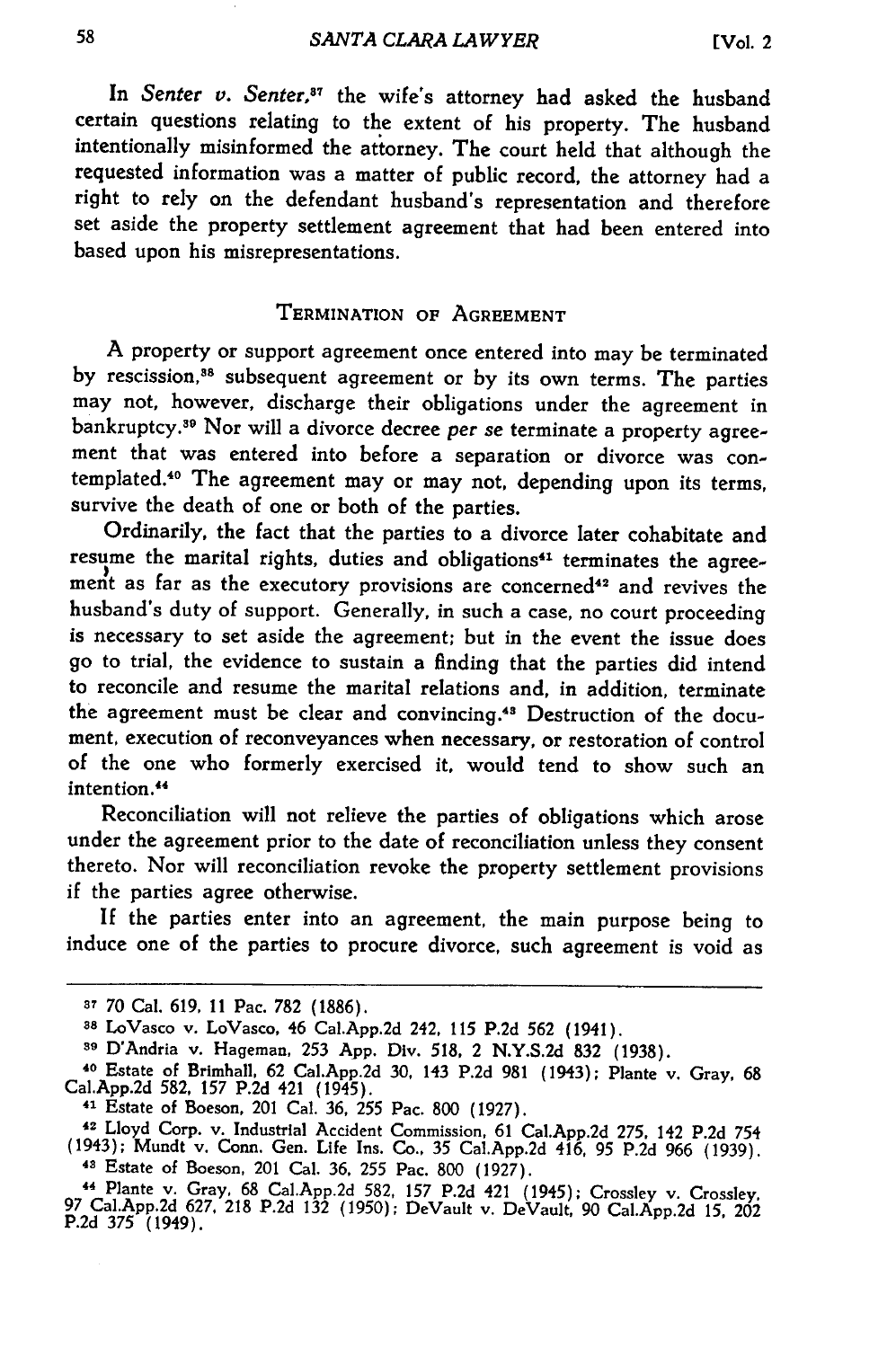being contrary to public policy. For instance, an agreement not to defend or contest a divorce suit **by** the other spouse,45 or to withdraw opposition thereto,46 has been held void for that reason. A contract to pay attorney fees in a contemplated divorce was held invalid as promotive of divorce because it tended to deter reconciliation.<sup>47</sup> But it has been held that a contract for dismissal or continuance of a divorce action based on consideration is valid when it contains a provision to pay the wife a certain sum if in the future the husband gives her further cause for divorce.<sup>48</sup>

In *Hill v. Hill,49* a separation agreement was made in contemplation of divorce'and conditioned thereon to the extent that it was not to become effective except on the obtaining of a decree of divorce **by** one or the other spouse. The court found that this agreement was valid and enforceable since prior to the agreement the parties were living separate and apart as a result of a marital offense committed **by** the husband which constituted good grounds for divorce, and the parties had no intention or expectation of resuming marital relations. The court stated therein:

Public policy seeks to foster and protect marriage, to encourage parties to live together, and to prevent separation . . . But public policy does not discourage divorce where the relations between husband and wife are such that the legitimate objects of matrimony have been utterly destroyed. . **.** In the absence of fraud, collusion or imposition upon the court, public policy does not prevent parties who have separated from entering into a contract disposing of their property rights which shall become effective only in the event one of the parties obtains a divorce, even though such a contract may be a factor in persuading a party who has a good cause for divorce to proceed to establish  $it.50$ 

Thus, it would seem that if the parties were already separated on a permanent basis and grounds for divorce were in existence at the time the agreement was drawn, and there was no intention or expectation of resuming marital relations, they could make an agreement which in effect encouraged them to obtain a divorce. However, unless all these elements were present, it would seem that the agreement would be void as against public policy.

#### **CONCLUSION**

A detailed discussion of the so-called "Integrated Property Settlement Agreement" has been avoided for the reason that such would warrant

<sup>45</sup> Lanktree v. Lanktree, 42 Cal.App. 648, **183** Pac. 954 **(1919).**

<sup>46</sup> Loveren v. Loveren, **106** Cal. **509, 39** Pac. **801 (1895).**

**<sup>47</sup>**McCahan v. McCahan, 47 Cal.App. **173, 190** Pac. 458 **(1920).**

**<sup>48</sup>**Bowden v. Bowden, **175** Cal. 711, **167** Pac. 154 **(1917);** *dist.* Pereira v. Pereira, **156** Cal. **1, 103** Pac. **488 (1909). 49 23** Cal.2d **82,** 142 **P.2d** 417(1943).

*<sup>50</sup> Id.* at 93, 142 P.2d at 422.